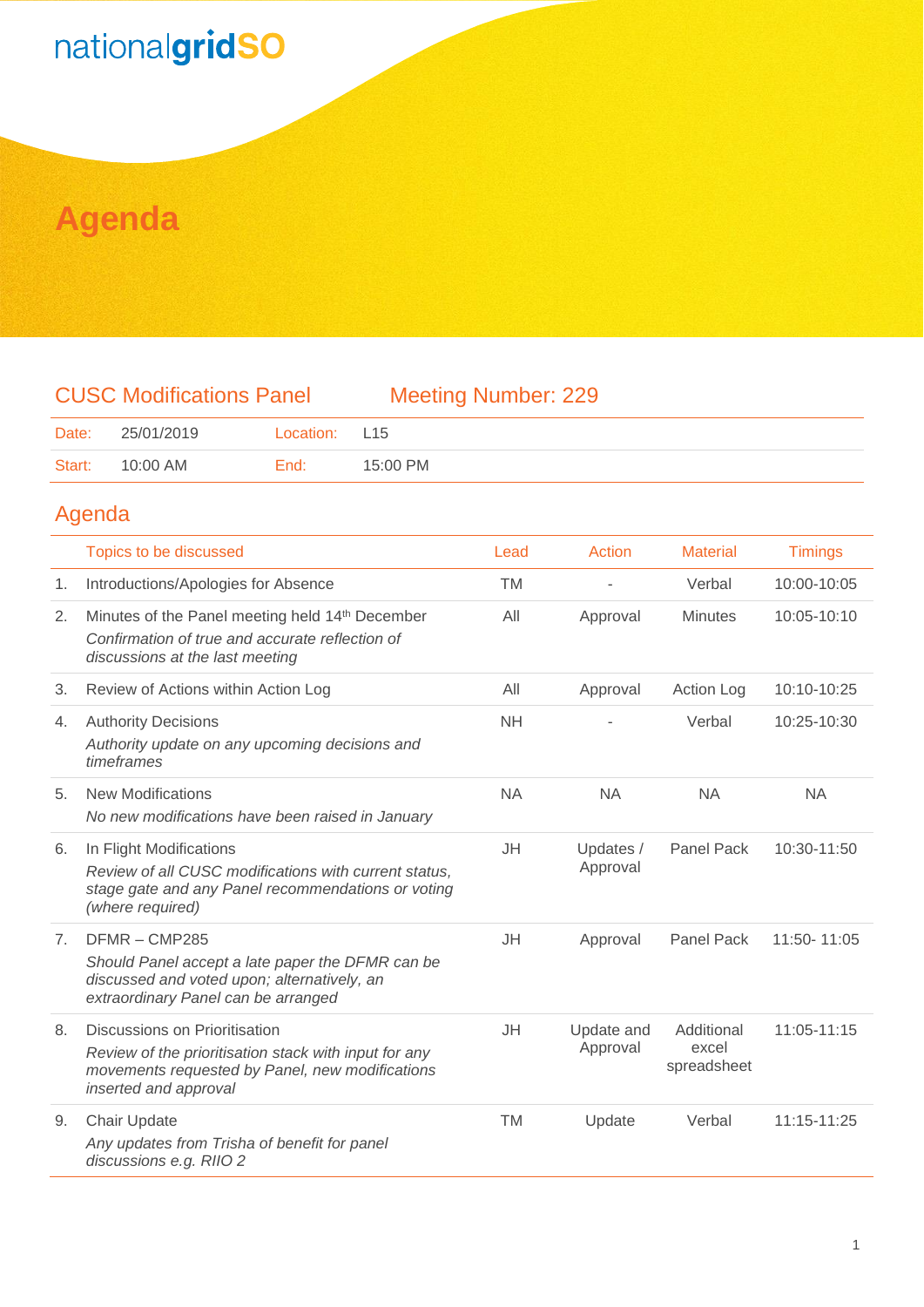# nationalgridSO

|     | 10. Standing Groups<br>Governance Standing group<br><b>Transmission Charging Methodology Forum</b><br>Updates on all standing groups relevant to CUSC<br>panel e.g. potential for future governance changes or<br>modifications          | GG<br>JW.       | Update | Verbal       | 11:15-11:45     |
|-----|------------------------------------------------------------------------------------------------------------------------------------------------------------------------------------------------------------------------------------------|-----------------|--------|--------------|-----------------|
| 11. | <b>European Updates</b><br>European Code Development<br>Joint European Stakeholder group<br>$\bullet$<br>Updates on all European developments relevant to<br>CUSC panel e.g. potential for future governance<br>changes or modifications | <b>NH</b><br>GG | Update | Verbal       | 11:45-12:00     |
|     | 12. Update on other Industry Codes<br>Updates on all other areas e.g. Workgroups, general<br>updates relevant to CUSC e.g. cross code impacts                                                                                            | All             | Update | Verbal       | 12:00-12:10     |
|     | 13. Relevant Interruptions Claim Report<br>Due quarterly - January, April, July, October                                                                                                                                                 | JH              | Update | Report       | 12:10-12:15     |
|     | 14. Other CUSC Panel Updates<br>Bi-monthly:<br><b>Customer Journey</b><br>Jan, March, May, July, Sept, Nov<br><b>CACoP</b> Forum<br>Feb, April, June, Aug, Oct, Dec                                                                      | CB<br><b>RH</b> | Update | Presentation | $12:15 - 12:35$ |
|     | 15. AOB<br><b>Brexit Update</b>                                                                                                                                                                                                          | <b>SVC</b>      |        |              | 12:35-12:55     |